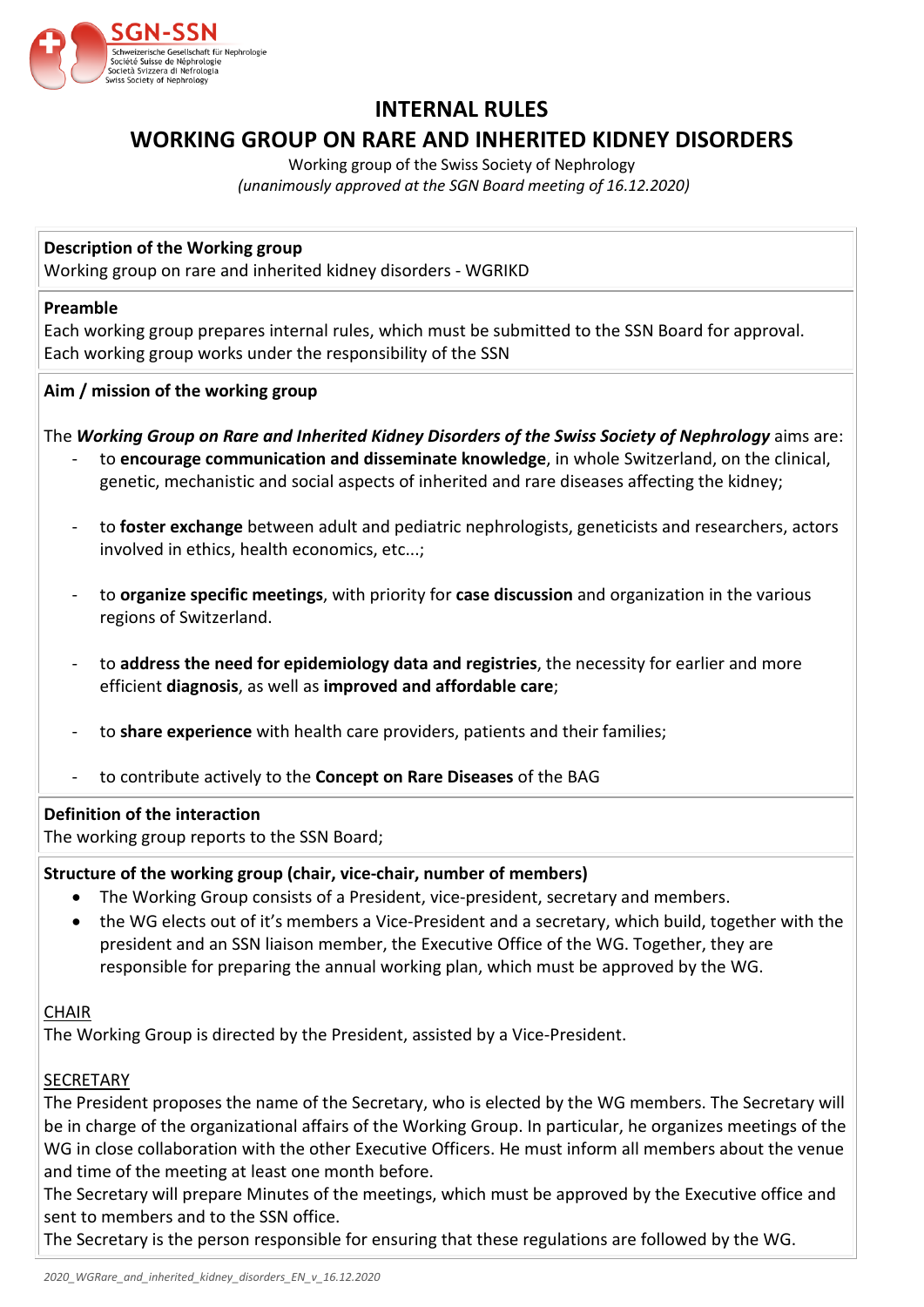## **MEMBERS**

WG members are persons interested in inherited and rare kidney disorders at large. Submission for WG membership should be addressed to the Secretary of the WG. WGIRKD members should be members of the SSN, but exception may apply to representatives of the geneticist's community and basic researchers.

**Current member list -** see [www.swissnephrology.ch](http://www.swissnephrology.ch/)

## **Election mode of the working group members**

- The President is proposed by the WG Executive Office to the SSN General Assembly for a 2 year office term and can be re-elected twice. The proposition has to arrive until latest end of April in the election year at the SSN office.
	- o The board can inform SSN members about a vacancy of Presidency until 1 of June in the election year. SSN members can apply for the vacant post until latest  $30<sup>th</sup>$  of Sept in the election year. Qualified candidates can then be submitted for election to the General Assembly of SSN.
- The Vice-Chairman represents the adult/pediatric nephrology counterpart of the Chairman, to ensure optimal representativity.
- Members of the WG are elected by the Executive Office and members.
- Candidates for membership must send their application to the WG Secretary until latest  $30<sup>th</sup>$  of Sept in the election year. The Secretary will be in charge of verifying the eligibility of the candidates and informing the Executive Office and the members. Internal vote might be conducted by email and is organized by the Secretary.
- Notice of any Board vacancy must be sent to all WG members until latest  $1<sup>st</sup>$  of June in the election year by the WG Secretary.

## **Length of mandate**

President: 2 years. Re-electable twice. Members: not limited

## **Number of working group members**

No limitation

## **Internal vote modalities**

During elections/voting, in case of an equal number of votes, the Chairman has the casting vote. For a valid decision, 50% of the members have to present.

## **Number of meetings per year**

At least one meeting is organized (spring) for case discussions, plus one during the SSN Annual meeting.

## **Minutes of meetings**

14 days for writing and 14 days for approval. Should reach the SSN Board within max. 30 days after meeting.

## **Diffusion of information of the working group publications by the working groups**

All publications and notifications are to be submitted to the SSN Board before publication.

Commission decisions and recommendations are open to all SSN members (website or mailings)

## **Mandatory yearly report to GA**

Each working group will submit an annual report to the ordinary SSN General Assembly. To be submitted to the SSN Office in writing by each end of September

## **Admission as working group or dissolution**

The General Assembly of the SSN decides about admission or dissolution of the working group